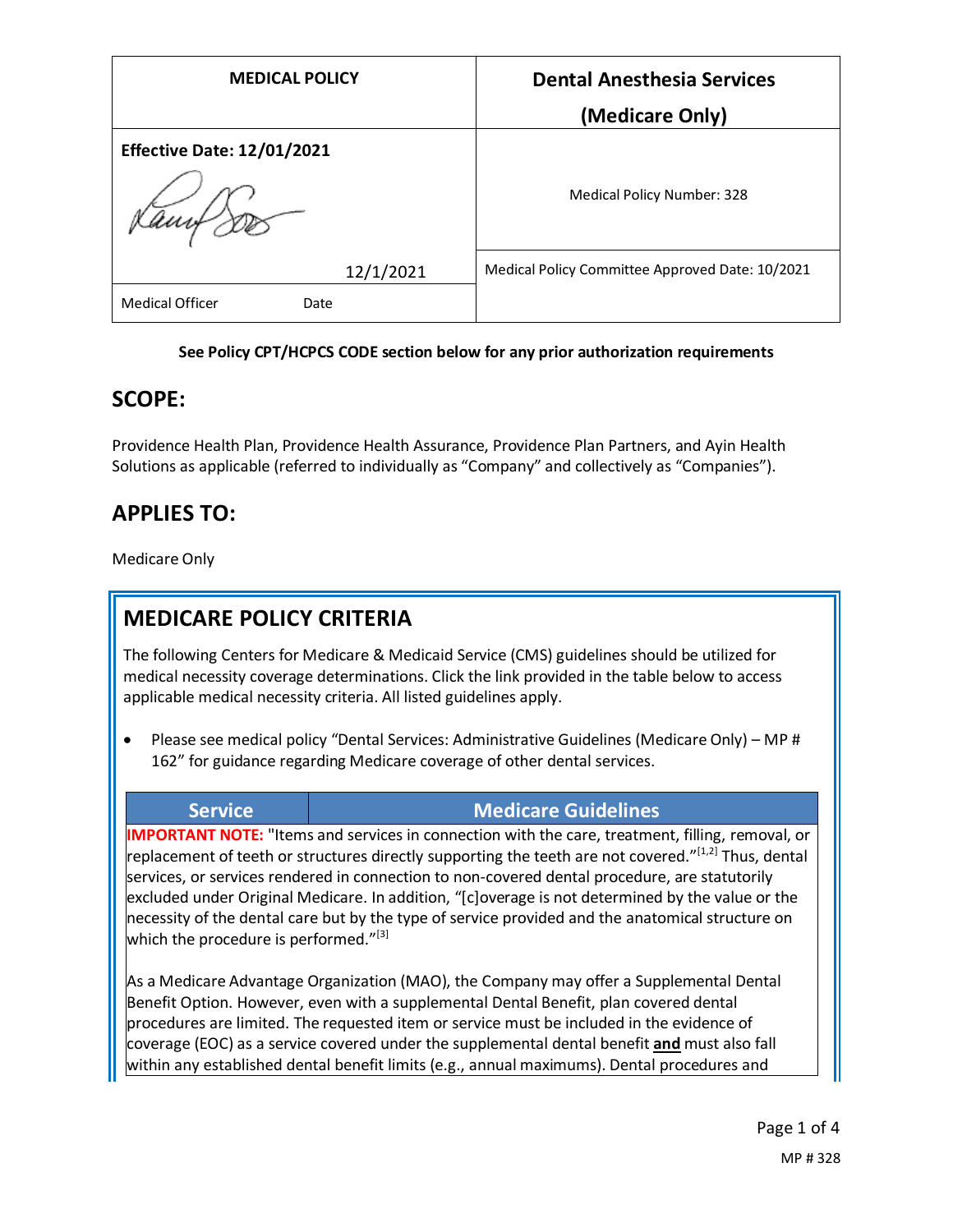|                         | associated services which are not included as covered dental benefits within the EOC or services        |
|-------------------------|---------------------------------------------------------------------------------------------------------|
|                         | rendered that exceed set benefit limits will be considered non-covered.                                 |
|                         |                                                                                                         |
|                         | Due to added premium cost for this supplemental benefit, not all Medicare Advantage members             |
|                         | may opt to purchase this additional benefit. Dental eligibility will need to be confirmed individually. |
| Anesthesia services for | Medicare Benefit Policy Manual                                                                          |
| dental procedures       | Chapter 15 - Covered Medical and Other Health Services                                                  |
|                         | §150 - Dental Services                                                                                  |
|                         |                                                                                                         |
|                         | Medicare Benefit Policy Manual                                                                          |
|                         | Chapter 16 - General Exclusions From Coverage                                                           |
|                         | §140 - Dental Services Exclusion                                                                        |
|                         |                                                                                                         |
|                         | According to both of these Medicare manual references, coverage of                                      |
|                         | services such as the administration of anesthesia, x-rays, and other                                    |
|                         | related procedures are covered "depends upon whether the primary                                        |
|                         | procedure being performed by the dentist is itself covered"                                             |
|                         | While a hospitalization may be eligible for coverage due to a patient's                                 |
|                         | underlying medical condition and clinical status or the severity of a non-                              |
|                         | covered dental procedure, for non-covered dental procedures rendered                                    |
|                         | in an inpatient hospital setting, according to Medicare, "(r)egardless of                               |
|                         | whether the inpatient hospital services are covered, the medical services                               |
|                         | of physicians furnished in connection with noncovered dental services                                   |
|                         | are not covered. The services of an anesthesiologist, radiologist, or                                   |
|                         | pathologist whose services are performed in connection with the care,                                   |
|                         | treatment, filling, removal, or replacement of teeth or structures                                      |
|                         | directly supporting teeth are not covered." $[4]$                                                       |
|                         |                                                                                                         |
|                         | Therefore:                                                                                              |
|                         | If the primary procedure is determined to be a covered dental                                           |
|                         | service under the member's plan, then the administration of                                             |
|                         | anesthesia (including general anesthesia) may be eligible for                                           |
|                         | coverage as well when Medicare's coverage requirements in the                                           |
|                         | aforementioned coverage manual are met.                                                                 |
|                         | If the primary procedure is determined to be a non-covered dental                                       |
|                         | service under the member's plan, then the administration of                                             |
|                         | anesthesia would also be non-covered, even if necessary to                                              |
|                         | successfully perform the non-covered procedure.                                                         |
|                         |                                                                                                         |

# **BILLING GUIDELINES**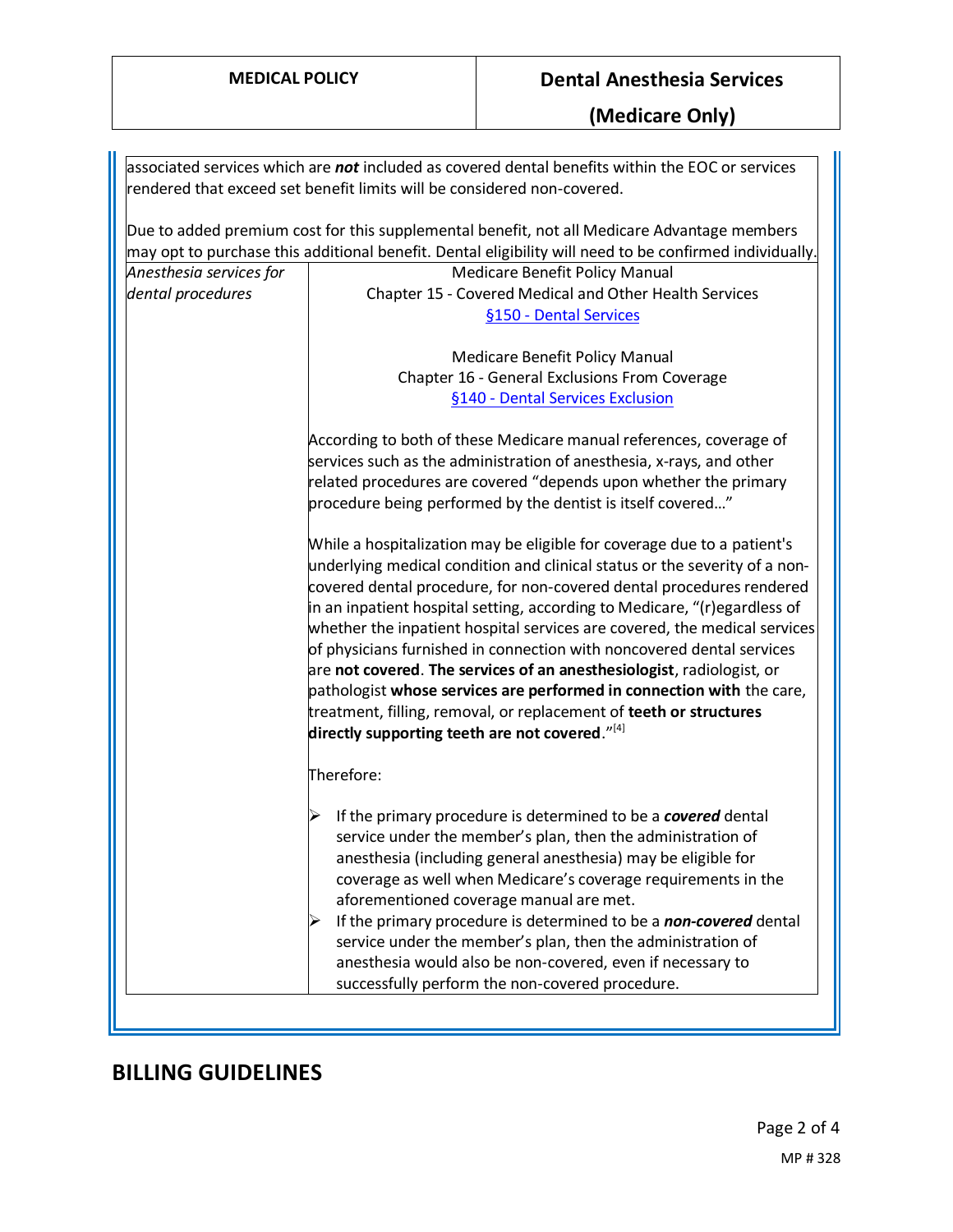**(Medicare Only)**

Dental codes which determine coverage under the supplemental dental benefit and therefore, dental codes should be used to report for dental services.

While for some procedures the use of unlisted code 41899 may be appropriate, a dentist using this code to generically report for "hospital and anesthesia" services is considered incorrect coding. Procedure codes should only be used to report for procedural services performed by a single provider of services. The hospital facility (and anesthesiologist, if a separate provider of services) would submit separate claims for the services they render to an individual and the dentist should not duplicate these services by also trying to report for the hospital and anesthesia services on their dental claim form.

# **CPT/HCPCS CODES**

| <b>Medicare Only</b>                                                                                |                                              |
|-----------------------------------------------------------------------------------------------------|----------------------------------------------|
| <b>Unlisted Codes</b>                                                                               |                                              |
| All unlisted codes will be reviewed for medical necessity, correct coding, and pricing at the       |                                              |
| claim level. If an unlisted code is billed related to services addressed in this policy then prior- |                                              |
| authorization is required.                                                                          |                                              |
| 41899                                                                                               | Unlisted procedure, dentoalveolar structures |
|                                                                                                     |                                              |

# **INSTRUCTIONS FOR USE**

Company Medical Policies serve as guidance for the administration of plan benefits. Medical policies do not constitute medical advice nor a guarantee of coverage. Company Medical Policies are reviewed annually and are based upon published, peer-reviewed scientific evidence and evidence-based clinical practice guidelines that are available as of the last policy update. The Companies reserve the right to determine the application of Medical Policies and make revisions to Medical Policies at any time. Providers will be given at least 60-days notice of policy changes that are restrictive in nature.

The scope and availability of all plan benefits are determined in accordance with the applicable coverage agreement. Any conflict or variance between the terms of the coverage agreement and Company Medical Policy will be resolved in favor of the coverage agreement.

# **REGULATORY STATUS**

### Mental Health Parity Statement

Coverage decisions are made on the basis of individualized determinations of medical necessity and the experimental or investigational character of the treatment in the individual case. In cases where medical necessity is not established by policy for specific treatment modalities, evidence not previously considered regarding the efficacy of the modality that is presented shall be given consideration to determine if the policy represents current standards of care.